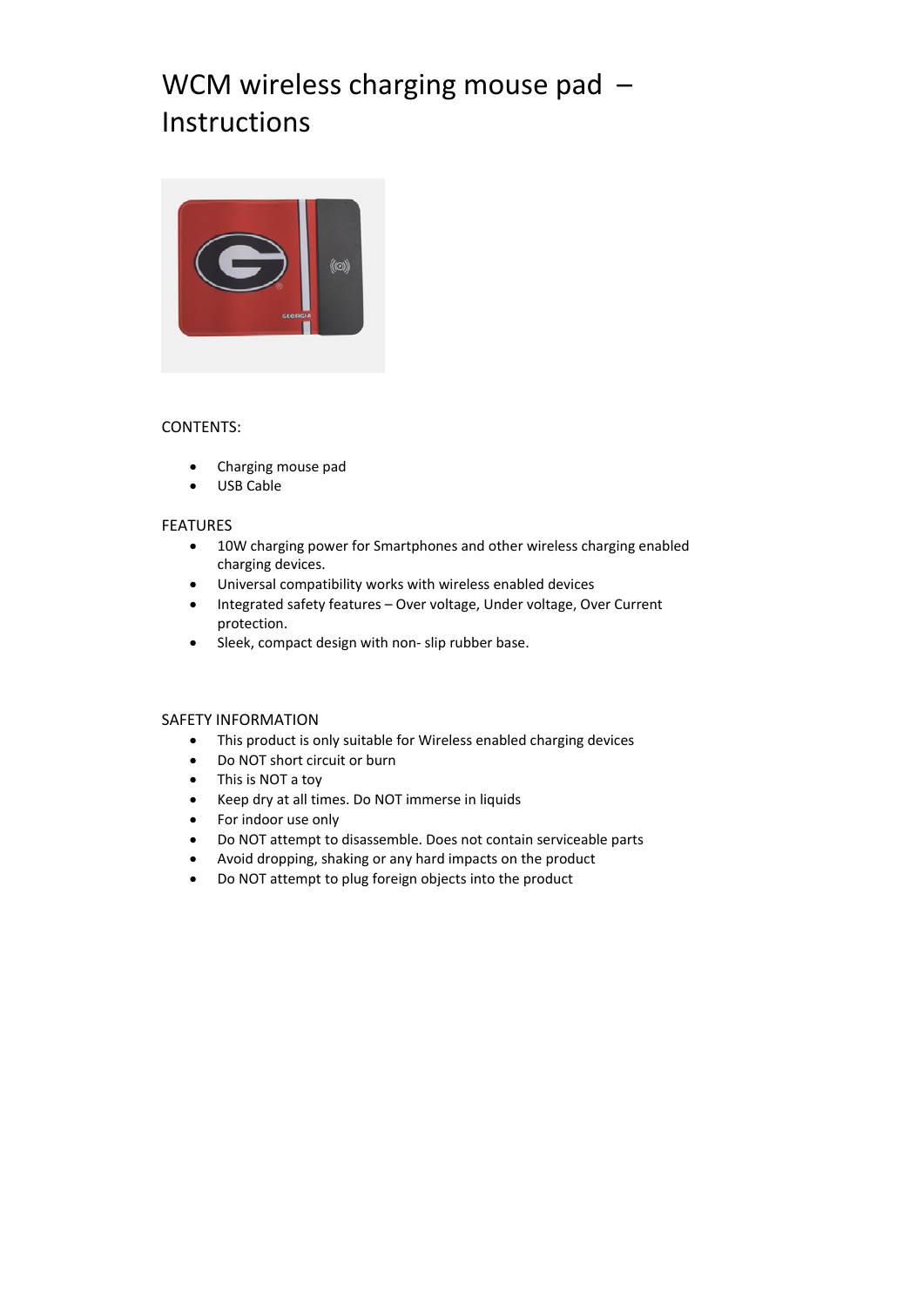## SETUP:

- 1. This product is only suitable for Wireless enabled charging devices.
- 2. Take the supplied charging cable and connect it to the Charging Mat then connect the cable to a USB A power source, this can be the charger supplied with your smartphone for example and then switch on.
- 3. Refer to your wireless enabled device and enable wireless charging this may be in the battery settings on your device.
- 4. Simply place your device in the centre of the Charging Mat to commence charging.
- 5. If charging does not commence immediately then reposition your device on the Charging Mat until your device begins to charge.
- 6. When your device is fully charged switch off the power source or remove your device from the Charging Mat.

## TECHNICAL DETAILS

Input:5V@2A / 9V@1.67A

Output:5V@1A/ 9V@1.1A

#### **FCC STATEMENT :**

This device complies with Part 15 of the FCC Rules. Operation is subject to the following two conditions: (1)This device may not cause harmful interference, and

(2)This device must accept any interference received, including interference that may cause undesired operation. **Warning:** Changes or modifications not expressly approved by the party responsible for compliance could void the user's authority to operate the equipment.

NOTE: This equipment has been tested and found to comply with the limits for a Class B digital device, pursuant to Part 15 of the FCC Rules. These limits are designed to provide reasonable protection against harmful interference in a residential installation. This equipment generates uses and can radiate radio frequency energy and, if not installed and used in accordance with the instructions, may cause harmful interference to radio communications. However, there is no guarantee that interference will not occur in a particular installation. If